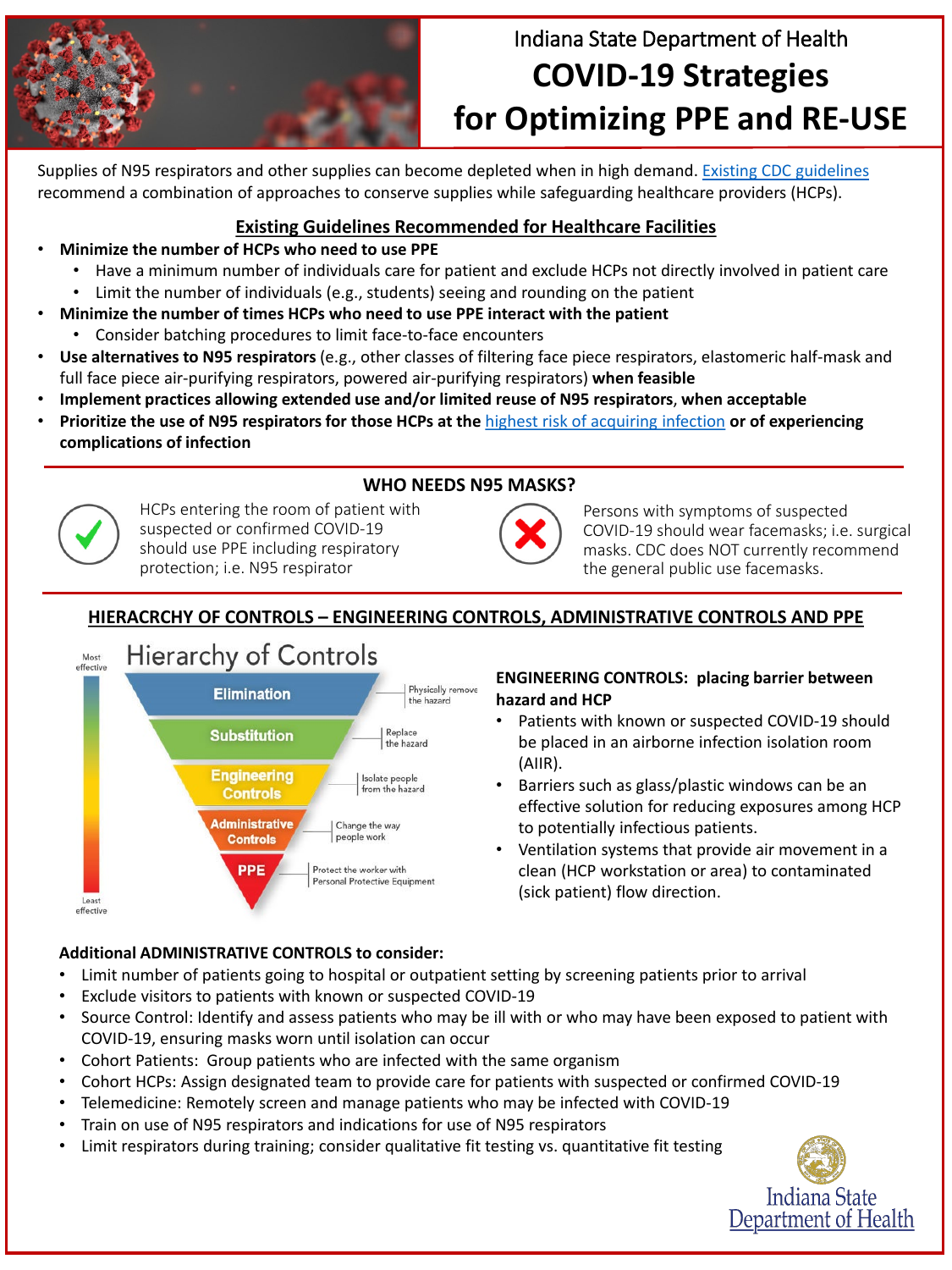#### • **PERSONAL PROTECTIVE EQUIPMENT AND RESPIRATORY PROTECTION**

#### **\*Conventional Capacity Strategies:**

Surgical N95 respirators are recommended only for use by HCPO who need protection from both airborne and fluid hazards. These respirators are not need outside of healthcare settings. If surgical N95 respirators are not available, a face shield should be worn over the standard N95 respirator.

Use of alternative N95 respirators when feasible. These include other classes of filtering face piece respirators, elastomeric half-mask and full-face piece air purifying respirators, powered air purifying respirators (PAPRS) where feasible. All of these alternatives provide equivalent or higher protection than N95 respirators.

#### **\*Contingency Capacity Strategies:**

#### **Use of respirators after their intended shelf life**

*Reuse* – Using same N95 by one HCP for multiple encounters with different patients but removing it after each encounter not to be shared by multiple HCP workers. The N95 must be stored in between use. To maintain the integrity of the of the N95, it must be hung in designated storage area or kept in a clean, breathable container such as a paper bag between uses. It is prohibited to modify the N95 by placing any material within the respirator or over the respirator. Even with N95 respirator reuse is practiced or recommended, restrictions are in place which limit the number of times the same respirator is reused which is referred to as "limited reuse."

In times of demand and decreased supply, consideration can be made to use N95 respirators past the intended shelf life. However, the potential exists that the respirator will not perform to the requirements for which it was certified. Over time, strap and material may degrade, which can affect the quality of the fit and seal. Prior to use of N95 respirators the HCP should inspect the respirator and perform a seal check. Additionally, expired respirators may potentially no longer meet the certification requirements set by NIOSH.

#### **Extended use and limited reuse**

*Extended Use* – Wearing the same N95 for repeated close contact encounters with several different patients, without removing the respirator between patient encounters. Extended use may be implemented when multiple patients are infected with same respiratory pathogen and patients are placed together in dedicated waiting rooms or hospital wards.

#### **Use of Alternative to N95 Respirators**

Use of other classes of filtering face piece respirators, elastomeric half-mask and full-face piece air purifying respirators, powered air purifying respirators (PAPRS) when feasible.

# Identify Solate 1nform





## Indiana State Department of Health **COVID-19 Strategies for Optimizing PPE and RE-USE**